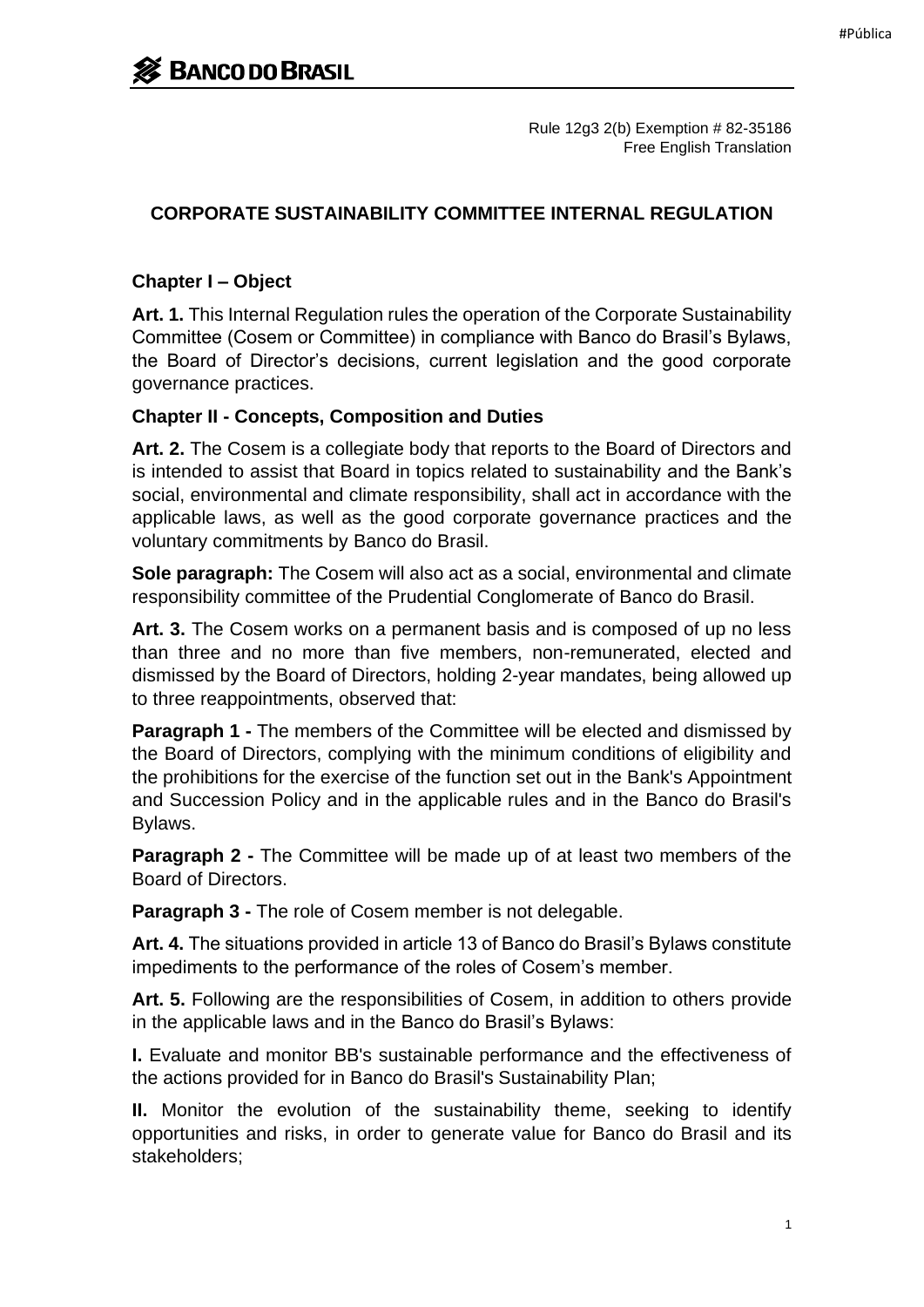# **S** BANCO DO BRASIL

**III.** Propose and monitor the execution of initiatives that improve the Bank's social and environmental performance;

**IV.** Advise the Board of Directors on the incorporation of sustainability in the Company's business strategy and in administrative practices and monitor their evolution;

**V.** Analyze, monitor and issue opinions to support the decisions of the Board of Directors on policies and practices related to area of operation of the Committee;

**VI.** Propose recommendations to the Board of Directors on:

**a)** the establishment and review of the social, environmental and climate responsiability policy of Banco do Brasil and its Prudential Conglomerate; and

**b)** the establishment and review of other policies and practices related to the Committee's area of activity, as well as monitoring and evaluating the degree of adherence of the actions implemented to these policies and practices.

**VII.** Assess the degree of adherence of the actions implemented to the social, environmental and climate responsibility policy mentioned in the previous item.

**VIII.** Keep records of recommendations and assessments related to your operation area;

**IX.** Perform other duties assigned by the Board of Directors.

**Paragraph 1 –** The members of the Committee have autonomy to perform their duties, keeping the confidential nature of the information provided by Banco do Brasil.

**Paragraph 2 –** To perform their duties and draft their proposals to the Board of Directors, the Committee will count on the technical support of the Bank's Boards and Units, observing their respective responsibilities.

**Art. 6.** The Corporate Sustainability Committee can resort to the work of experts in the scope of its duties.

**Paragraph 1 –** The use of experts' work does not waive the Committee from its responsibilities.

**Paragraph 2 –** Complying with the competences and spheres of action defined, Banco do Brasil will take all the reasonably required measures to cater to the need of resorting to experts, as identified by the Committee.

**Art. 7.** Upon demand by any of its members the Corporate Sustainability Committee may ask the administrative bodies for clarifications or information required to perform their duties.

**Art. 8.** The Committee will have a Coordinator to be elected by the Board of Directors and that will be in charge of:

**I.** Calling and head the meetings;

**II.** Complying with and enforce the provisions of this Regulation;

**III.** Approving the schedules and agendas of the meetings;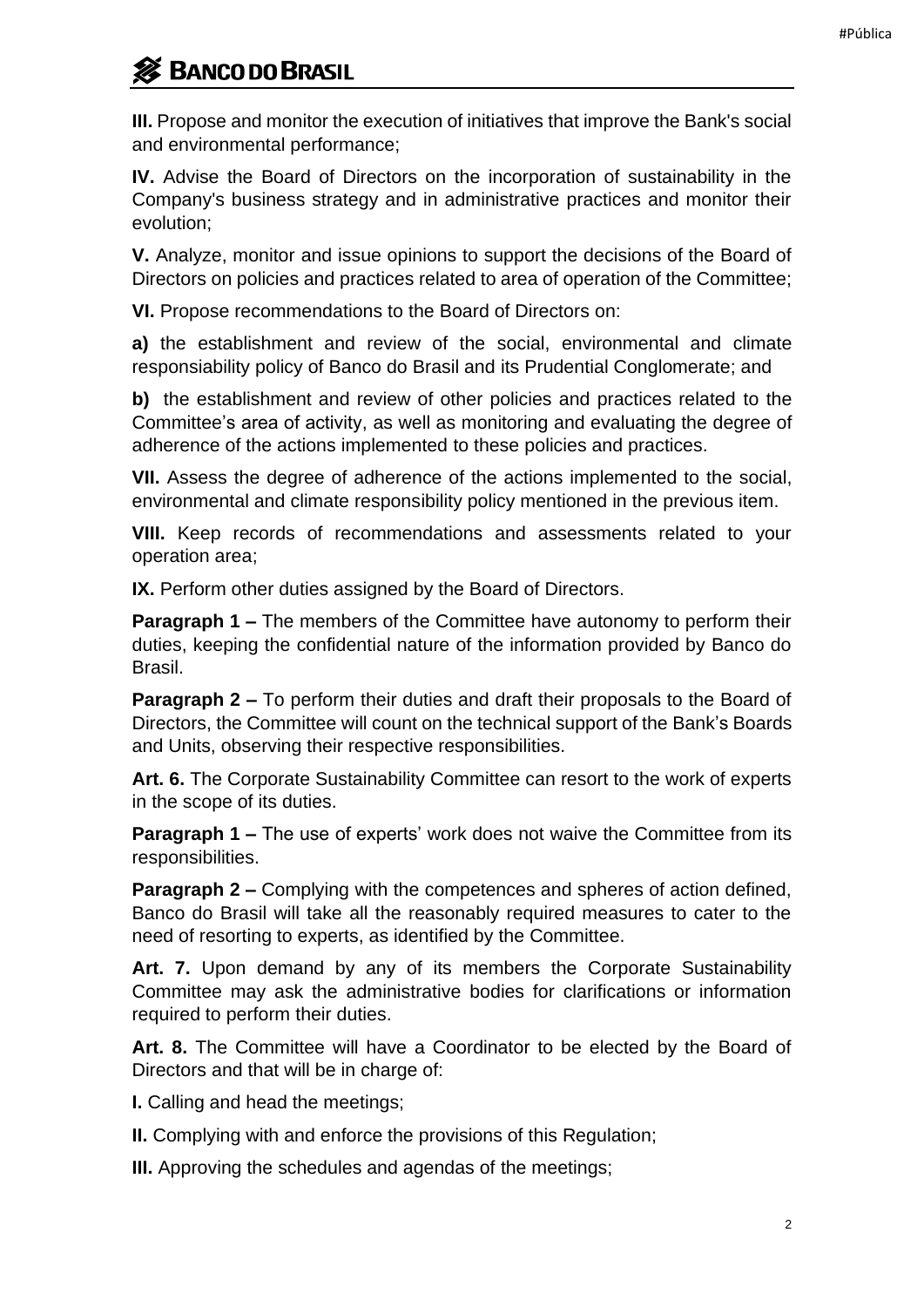## **S** BANCO DO BRASIL

**IV.** Submitting to the Board of Directors the analyses, opinions and reports prepared by the Committee;

**V.** On behalf of the Committee, inviting other individuals to attend the meetings;

**VI.** Recommending supplementary rules required to run the Committee;

**VII.** Carrying out other acts of technical or administrative nature necessary to perform their duties;

**VIII.** Authorize the analysis of matters not included in the meeting agenda; and

**IX.** Promoting debate-friendly atmosphere.

**Sole paragraph:** In cases of absence or impediment of the Committee Coordinator, his attributions will be exercised by a substitute appointed by him.

#### **Chapter III – Meetings and Deliberations**

**Art. 9.** The Cosem will perform its activities mainly through work meetings convened by its Coordinator, to fulfill its tasks.

**Art. 10.** The Committee will meet with the majority of its members:

**I –** Ordinarily, every two months, on date, place and time established by the Coordinator;

**II -** Extraordinarily, upon convening by the Coordinator, whenever any of the members deems it necessary;

**III.** With the Bank's stewardship, at request of any of the bodies that comprise it, or of Cosem itself, to discuss strategies, policies and practices identified within the scope of their respective competencies.

**Paragraph 1 –** The meetings may be on-site or through videoconference.

**Paragraph 2 –** The Committee will keep records, in minutes, of the presence and eventual absences of its members.

**Paragraph 3 -** Whenever applicable, the meeting agendas and supporting documentation will be distributed to the Committee members in advance.

**Paragraph 4 -** The participation of Cosem in ordinary meetings of the Board of Directors will be through:

**I –** Representation by its coordinator or, in case of justified absence, by an alternate appointed by him; or

**II -** The presence of all the Committee members, whenever requested by the Board of Directors and except for the justified absences.

**Paragraph 5 -** The following may be invited to attend the Committee meetings with no voting rights:

**I -** Members of the Board of Directors and of other committees established in the scope of the Board;

**II –** Members of the Executive Board of Directors;

**III** - The Bank's employees; and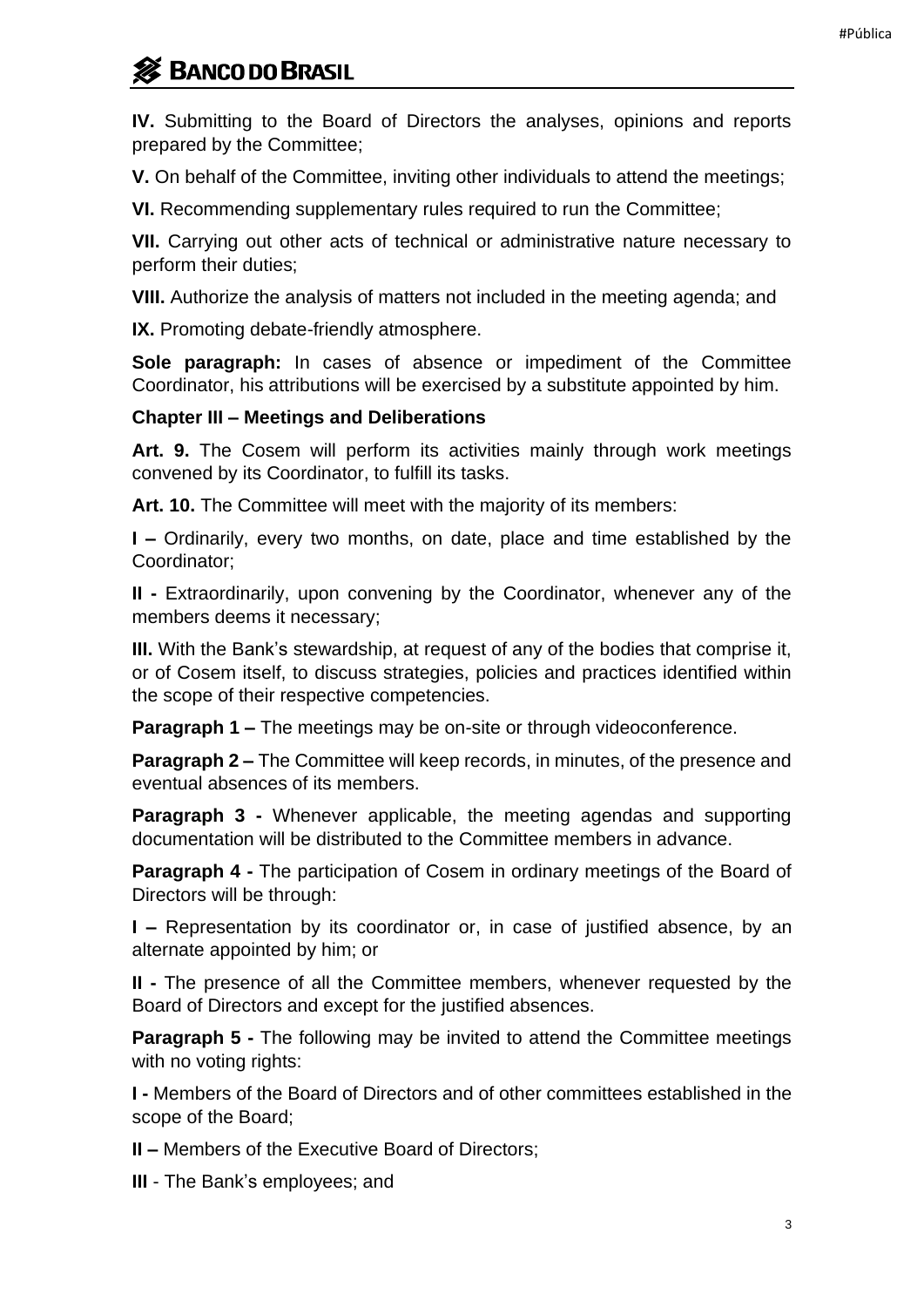### **SEX BANCO DO BRASIL**

**IV -** Lecturers or experts in the topics approached by the Committee.

**Paragraph 6 –** The Corporate Sustainability Committee may meet with the Committee of Risks and Capital at the request by any these Collegiates or the determination of the Board of Directors, to discuss policies, practices and procedures, share information of common interest and coordinate relevant activities to their respective competences.

#### **Conflict of interests**

**Art. 11.** At the Corporate Sustainability Committee meetings, the member who is not independent in relation to the matter under analysis must express his conflict of interest or private interest, withdrawing from the meeting and returning Only after the discussion has ended.

**Paragraph 1 -** If the caput of this article is not observed, any other person present at the meeting, whether a member or not, may manifest the conflict, if they are aware of it.

**Paragraph 2 -** In the event of the established in paragraph 1 of this article, the Coordinator of the Cosem or his substitute, after hearing the considerations of both parties, shall conduct the assessment, by the Committee, as to the existence, or not, of a conflict of interest.

**Paragraph 3 -** The result of the assessment referred to in the previous paragraph will be defined according to the opinion of the majority of Cosem members. In the event of a tie, the opinion of the Committee Coordinator or his substitute will prevail.

**Paragraph 4 -** If the Cosem members manifest themselves for the existence of a conflict, the conflicted member shall withdraw from the meeting, as established in the caput of this article.

**Paragraph 5 -** The assessment process referred to in this article must be recorded in the minutes.

**Paragraph 6 -** When the indication of a conflict of interest involves the Committee Coordinator or his substitute, their functions and responsibilities, with respect to what is established in paragraphs 2 and 3 of this article, shall be exercised by a member designated by the Committee.

**Art. 12.** Decisions will be made upon majority of votes by Committee members.

**Sole paragraph.** Any divergent opinions must be recorded in the minutes and reported to the Board of Directors.

### **Chapter IV - Secretariat and Advisory**

**Art. 13.** The advisory, secretariat and administrative and logistical support will be provided by the Executive Secretariat, and is tasked with the following:

**I -** Draft and distribute the meeting's agenda in the minimum advance defined by the Coordinator;

**II -** Serve as secretary in the meetings;